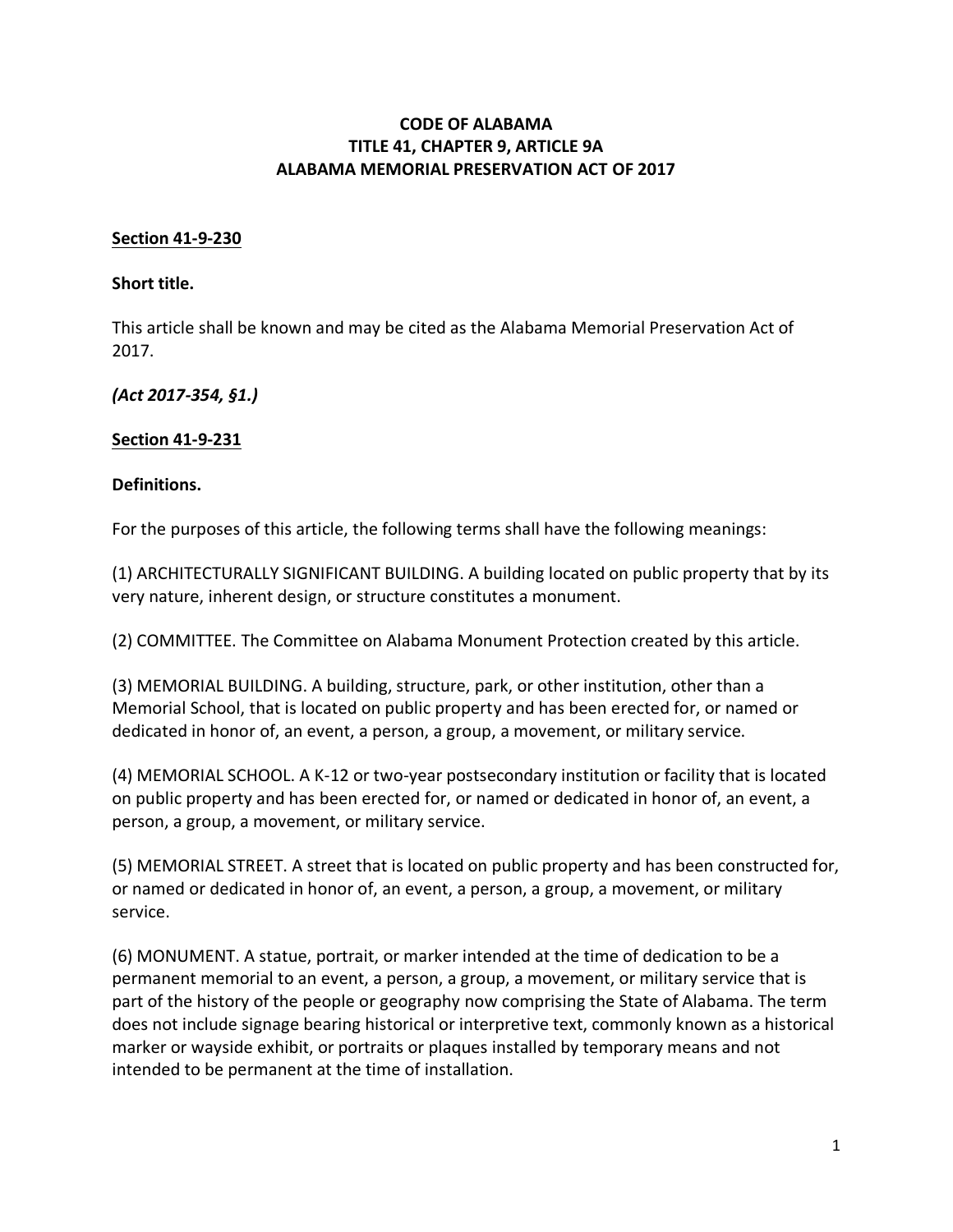(7) PUBLIC PROPERTY. All property owned or leased by the State of Alabama; any county, municipal, or metropolitan government in the state; or any other entity created by act of the Legislature to perform any public function.

# *(Act 2017-354, §2.)*

## **Section 41-9-232**

## **Limitations on relocation, removal, alteration, etc., of certain architecturally significant buildings, memorials, monuments, etc.**

(a) No architecturally significant building, memorial building, memorial street, or monument which is located on public property and has been so situated for 40 or more years may be relocated, removed, altered, renamed, or otherwise disturbed.

(b) No architecturally significant building, memorial building, memorial street, or monument which is located on public property and has been so situated for at least 20 years, and less than 40 years, may be relocated, removed, altered, renamed, or otherwise disturbed except as provided in Section 41-9-235.

(c) No memorial school which is located on public property and has been so situated for 20 or more years may be renamed except as provided in Section 41-9-235.

### *(Act 2017-354, §3.)*

### **Section 41-9-233**

## **Prohibition against preventing government entity from taking proper and appropriate actions.**

No person may prevent the governmental entity having responsibility for maintaining any architecturally significant building, memorial building, memorial school, memorial street, or monument from taking proper and appropriate measures, and exercising proper and appropriate means, for the protection, preservation, care, repair, or restoration of those monuments, streets, or buildings.

### *(Act 2017-354, §4.)*

### **Section 41-9-234**

### **Committee on Alabama Monument Protection.**

(a) There is created the Committee on Alabama Monument Protection.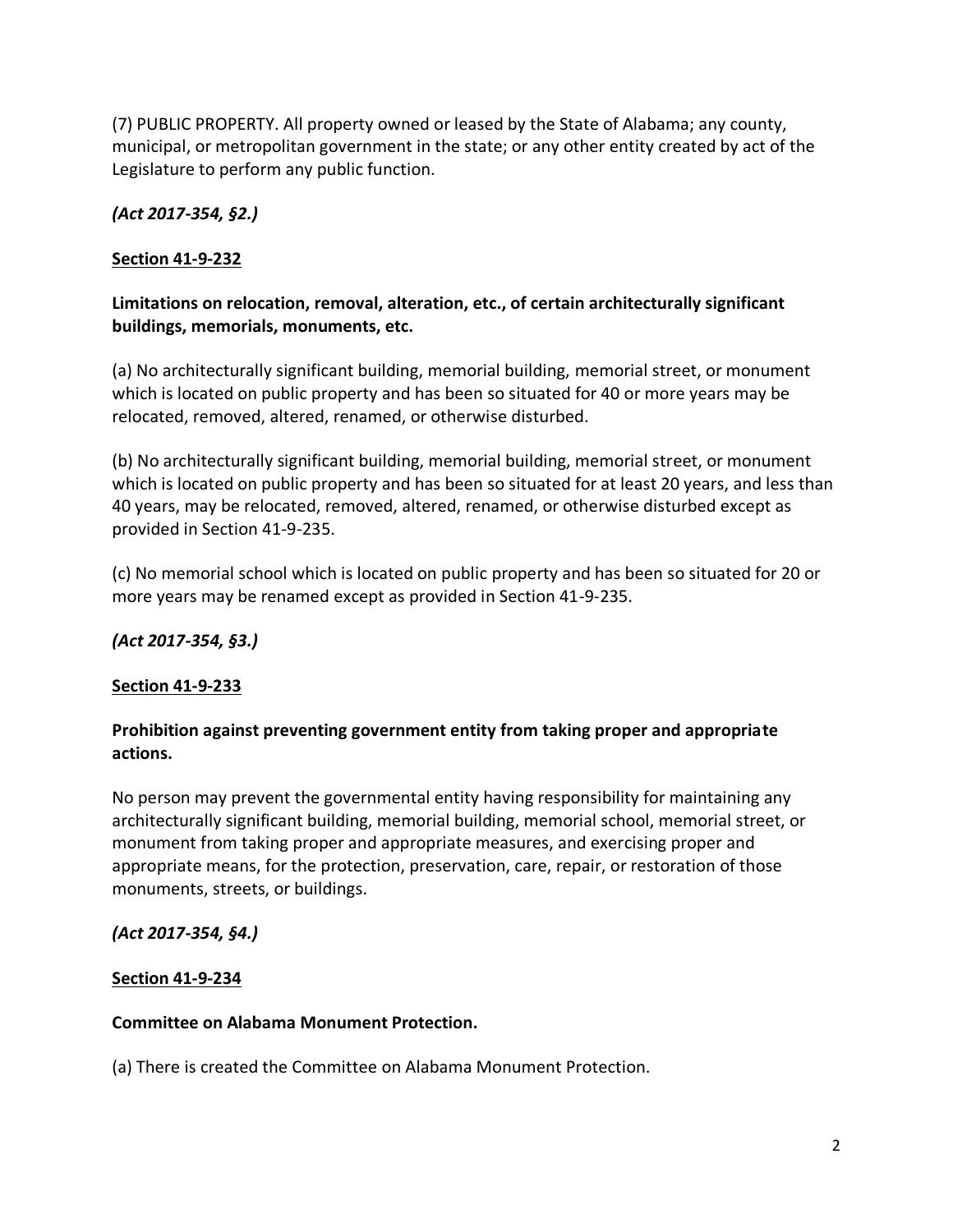(b) The legislative members of the committee shall be appointed and reappointed at the beginning of each legislative quadrennium. The members of the committee appointed pursuant to subdivisions (3) to (5), inclusive, shall serve for terms of four years, with the exception of their initial terms, which shall be staggered as provided in subsection (d). Each term of a member appointed pursuant to subdivisions (3) to (5), inclusive, shall expire on September 30. The appointing authorities shall coordinate their appointments to assure committee membership is inclusive and reflects the racial, gender, geographic, urban, rural, and economic diversity of the state. The membership of the committee shall include all of the following:

(1) Two members of the House of Representatives, one from the majority party and one from the minority party, appointed by the Speaker of the House of Representatives.

(2) Two members of the Senate, one from the majority party and one from the minority party, appointed by the President Pro Tempore of the Senate.

(3) One member of the public, appointed by the Speaker of the House of Representatives.

(4) One member of the public, appointed by the President Pro Tempore of the Senate.

(5) Two members of the public, appointed by the Governor.

(6) One actively serving county commissioner appointed by the Governor.

(7) One actively serving mayor or member of the municipal governing body of a Class 1, Class 2, or Class 3 municipality appointed by the Governor.

(8) One actively serving mayor or member of the municipal governing body of a Class 4 to Class 8, inclusive, municipality appointed by the Governor.

(c) To assist the appointing authorities in the process of appointing public members to the committee, each of the following entities may submit a list of names to the Speaker of the House of Representatives, President Pro Tempore of the Senate, and Governor for consideration for appointment:

(1) The Department of Archives and History.

- (2) The Alabama Historical Commission.
- (3) The Alabama Historical Association.
- (4) The Alabama Trust for Historic Preservation.
- (5) The Black Heritage Council.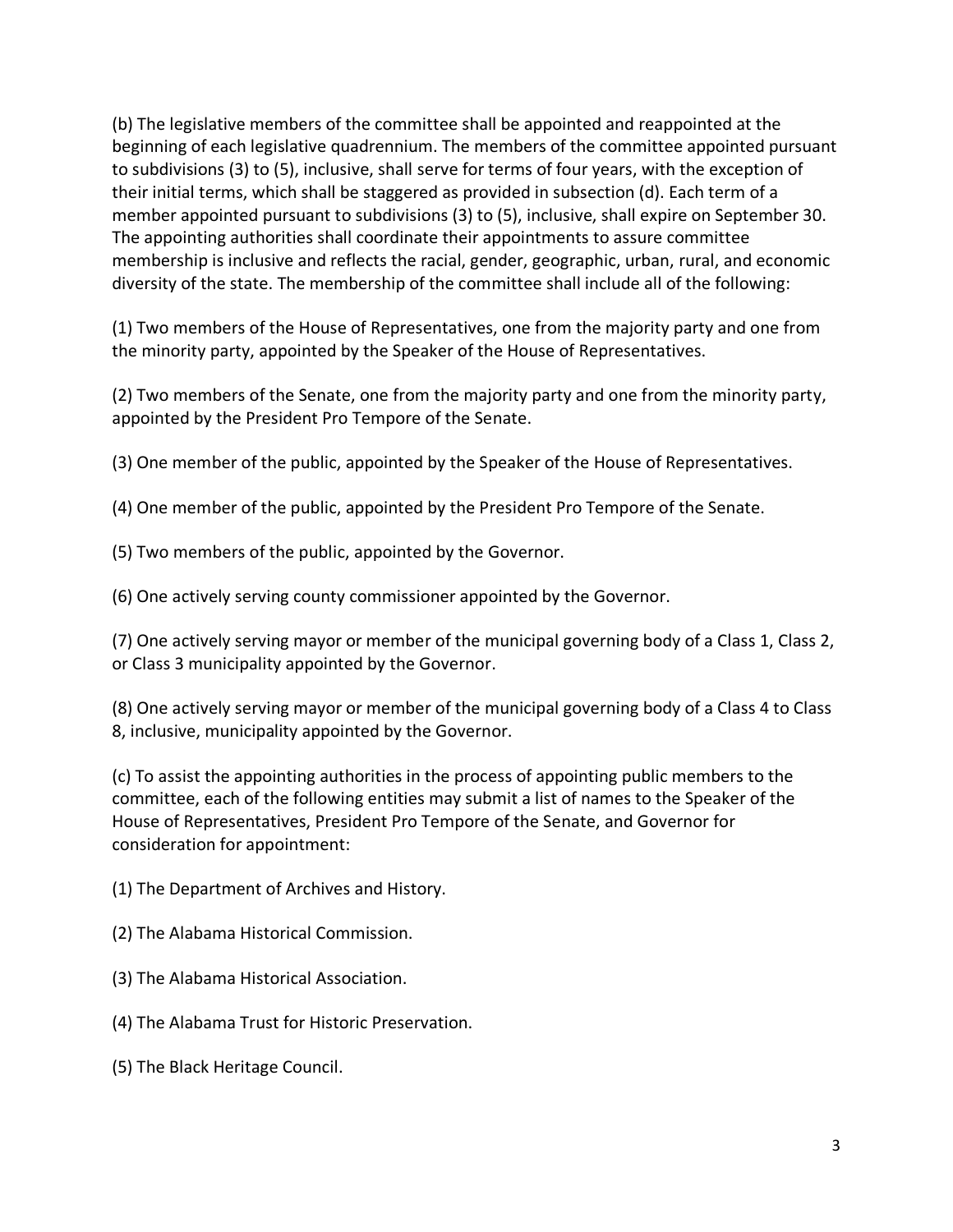(d) The initial members of the committee shall be appointed before September 1, 2017, and shall hold an organizational meeting of the committee before October 1, 2017. At the organizational meeting of the committee, the membership of the committee shall select a chair and a vice chair, who shall serve in that position for one year, and the public members appointed pursuant to subdivisions (3) to (5), inclusive, of subsection (b) shall draw lots to determine which one of those members shall serve an initial term of two years expiring on September 30, 2019, which two of those members shall serve an initial term of three years expiring on September 30, 2020, and which two of those members shall serve an initial term of four years expiring on September 30, 2021. The committee shall meet at least once each year, during the month of October, to select a chair and vice chair to serve for the following year. Thereafter, the committee shall meet at the call of the chair or any majority of the members of the committee. The committee shall have a continuing existence and may meet, act, and conduct committee business at any place within this state.

(e) Initial committee members appointed pursuant to subdivisions (3) to (5), inclusive, of subsection (b), shall begin serving immediately upon appointment. Each committee member appointed pursuant to subdivisions (3) to (5), inclusive, of subsection (b), is subject to confirmation by the Senate during the legislative session in which the appointment is made or, if the appointment is made when the Legislature is not in session, during the next special or regular session. An appointee may serve in the position pending confirmation by the Senate. Failure of the Senate to act on the appointment during the session in which the appointment is made or, if the appointment is made while the Legislature is not in session, during the next special or regular session, shall constitute confirmation by the Senate. Each member of the committee shall serve after the expiration of his or her term until his or her successor is appointed and may be appointed to more than one term.

(f) The committee shall perform all duties prescribed by this article. The chair of the committee may create advisory subcommittees and appoint members thereto, which may include members of the committee, representatives from governmental agencies, and members of the public with interest and expertise in the objectives of the committee. The committee shall create no more than two active advisory subcommittees at any given time unless the committee votes unanimously for additional subcommittees.

(g) Each legislative member of the committee or any subcommittee, if created, shall be entitled to the legislative compensation, per diem, and travel as provided in Amendment 871 to the Constitution of Alabama of 1901, now appearing as Section 49.01 of the Official Recompilation of the Constitution of Alabama of 1901, as amended.

*(Act 2017-354, §5.)*

### **Section 41-9-235**

**Petition for waiver; emergencies; violations; judicial review.**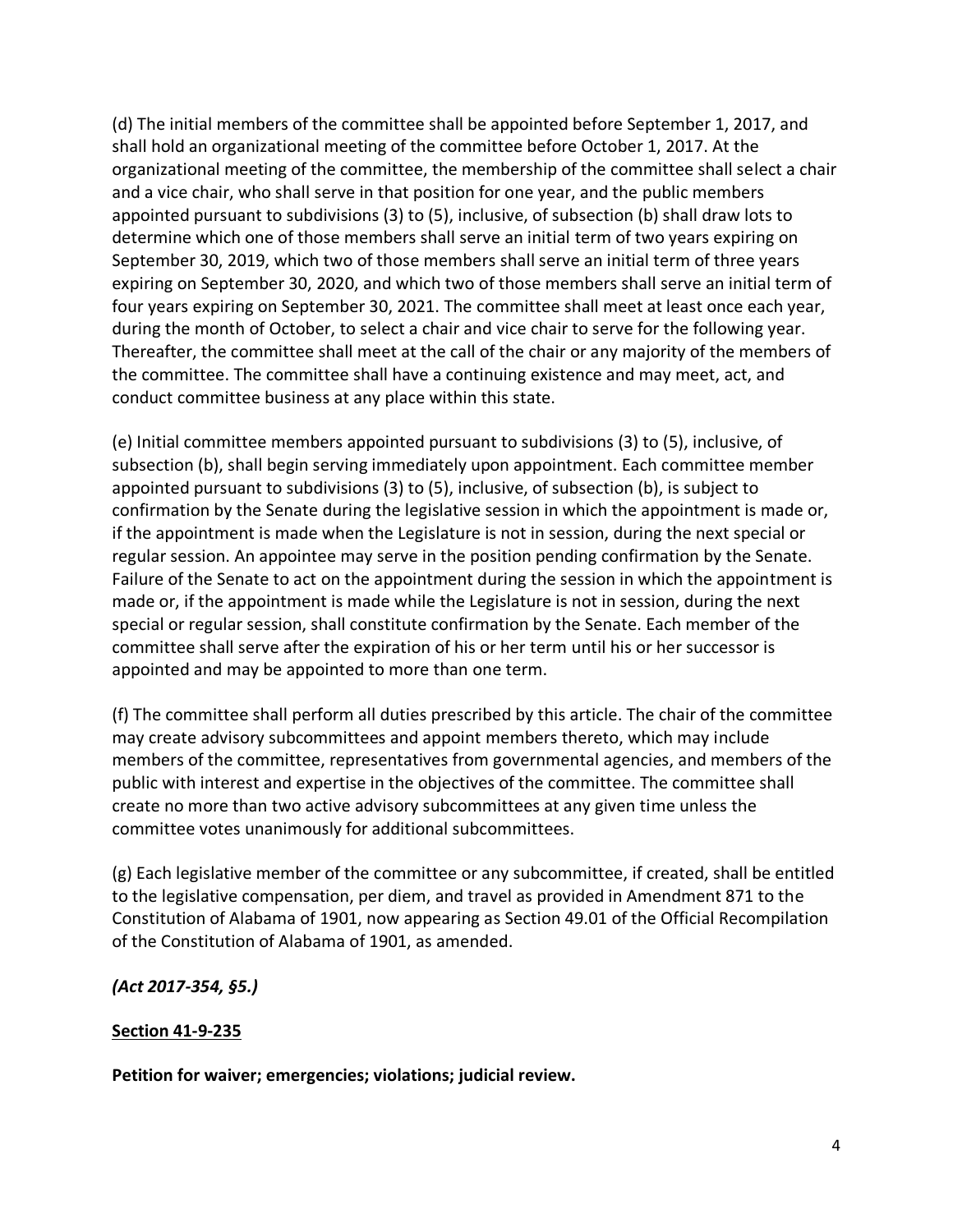(a)(1) Any entity exercising control of public property on which an architecturally significant building, memorial building, memorial school, memorial street, or monument is located may petition the committee for a waiver from subsection (b) or subsection (c) of Section 41-9-232 through an application including, at a minimum, all of the following:

a. A resolution by the controlling entity seeking a waiver for the renaming of a memorial school or for the relocation, removal, alteration, renaming, or other disturbance of the architecturally significant building, memorial building, memorial street, or monument and the reasons therefor.

b. Written documentation of the origin of the architecturally significant building, memorial building, memorial school, memorial street, or monument, the intent of the sponsoring entity at the time of dedication, and any subsequent alteration, renaming, or other disturbance of the architecturally significant building, memorial building, memorial street, or monument.

c. Written commentary from any heritage, historical, genealogical, or preservation organizations with interest in the decision of the controlling entity, and from the general public.

d. A written statement of any facts that were not known at the time of the origin of the architecturally significant building, memorial building, memorial school, memorial street, or monument, but are known now, that the committee should consider in granting the waiver. The absence of such facts should serve as a presumption against the granting of a waiver by the committee.

(2)(a) If the committee grants a waiver, the committee may provide reasonable conditions and instructions to ensure that the architecturally significant building, memorial building, memorial school, memorial street, or monument is restored or preserved to the greatest extent possible.

(b) In the event there is a need for emergency repairs or construction at the site of or to the architecturally significant building, memorial building, memorial street, or monument or on adjacent property, the controlling entity may temporarily relocate or otherwise protect the architecturally significant building, memorial building, memorial street, or monument without seeking a waiver under the process provided in this section; provided the architecturally significant building, memorial building, memorial street, or monument shall be returned to its prior location or condition, or both, as soon as safely and reasonably possible, and no later than one year after the completion of the repair or construction. If the repair or construction is expected to take more than one year, the controlling entity shall seek a waiver under the process specified in this section.

(c) If the committee fails to act on a completed application for a waiver within 90 days after the application is submitted to the committee, the waiver shall be deemed granted.

(d) If the Attorney General determines that an entity exercising control of public property has renamed a memorial school or has relocated, removed, altered, renamed, or otherwise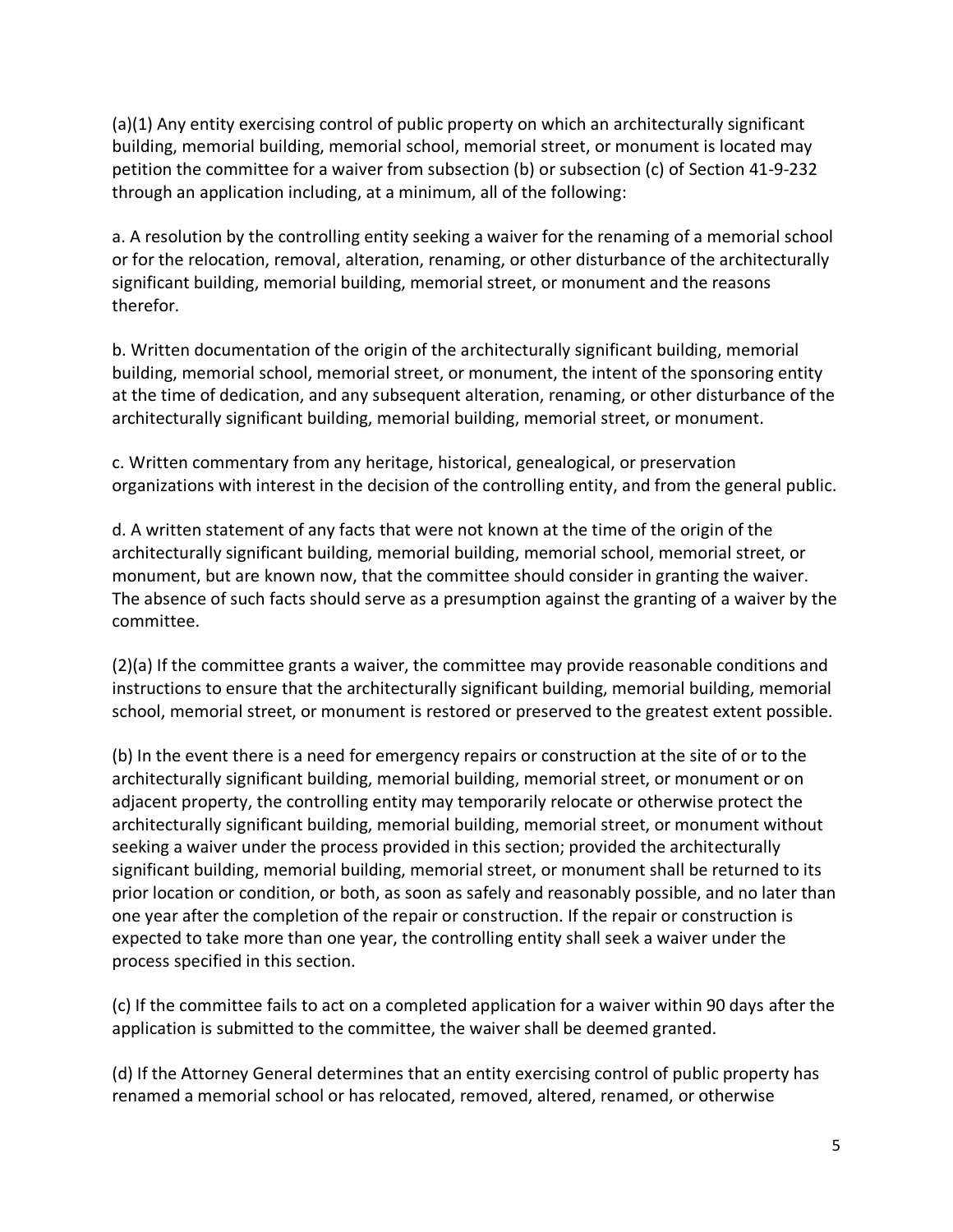disturbed an architecturally significant building, memorial building, memorial street, or monument from that public property without first obtaining a waiver from the committee as required by this article, or failed to comply with the conditions and instructions issued by the committee upon the grant of a waiver pursuant to this section, the entity shall be fined twentyfive thousand dollars (\$25,000) for each violation. The fine shall be collected by the Attorney General, forwarded by his or her office to the State Treasurer, and deposited into the Alabama State Historic Preservation Fund created in Section 41-9-255.

(e) Judicial review of the final decision of the committee may be sought pursuant to the Alabama Administrative Procedure Act, Chapter 22 of this title.

*(Act 2017-354, §6.)*

## **Section 41-9-236**

## **Exceptions.**

This article does not apply to any of the following:

(1) Art and artifacts in the collections of museums, archives, and libraries.

(2) Any architecturally significant building, memorial building, memorial street, or monument that is any of the following:

a. Located on public property under the control of, or acquired by, the State Department of Transportation, which may interfere with the construction, maintenance, or operation of the public transportation system. The department shall strive to ensure that any architecturally significant building, memorial building, memorial street, or monument is preserved to the greatest extent possible.

b. Located on public property under the control of, or acquired by, a county or municipal body or a university, which may interfere with the construction, maintenance, or operation of the public transportation system. The governing body of the county, municipality, or university shall strive to ensure that any architecturally significant building, memorial building, memorial street, or monument is preserved to the greatest extent possible.

c. Located on public property operated or used by a utility, which may interfere with providing utility service. The utility shall strive to ensure that any architecturally significant building, memorial building, memorial street, or monument is preserved to the greatest extent possible.

d. Located on public property under the control of, or acquired by, the Alabama State Port Authority, which may interfere with the construction, maintenance, or operation of the port infrastructure or port related activities. The authority shall strive to ensure that any